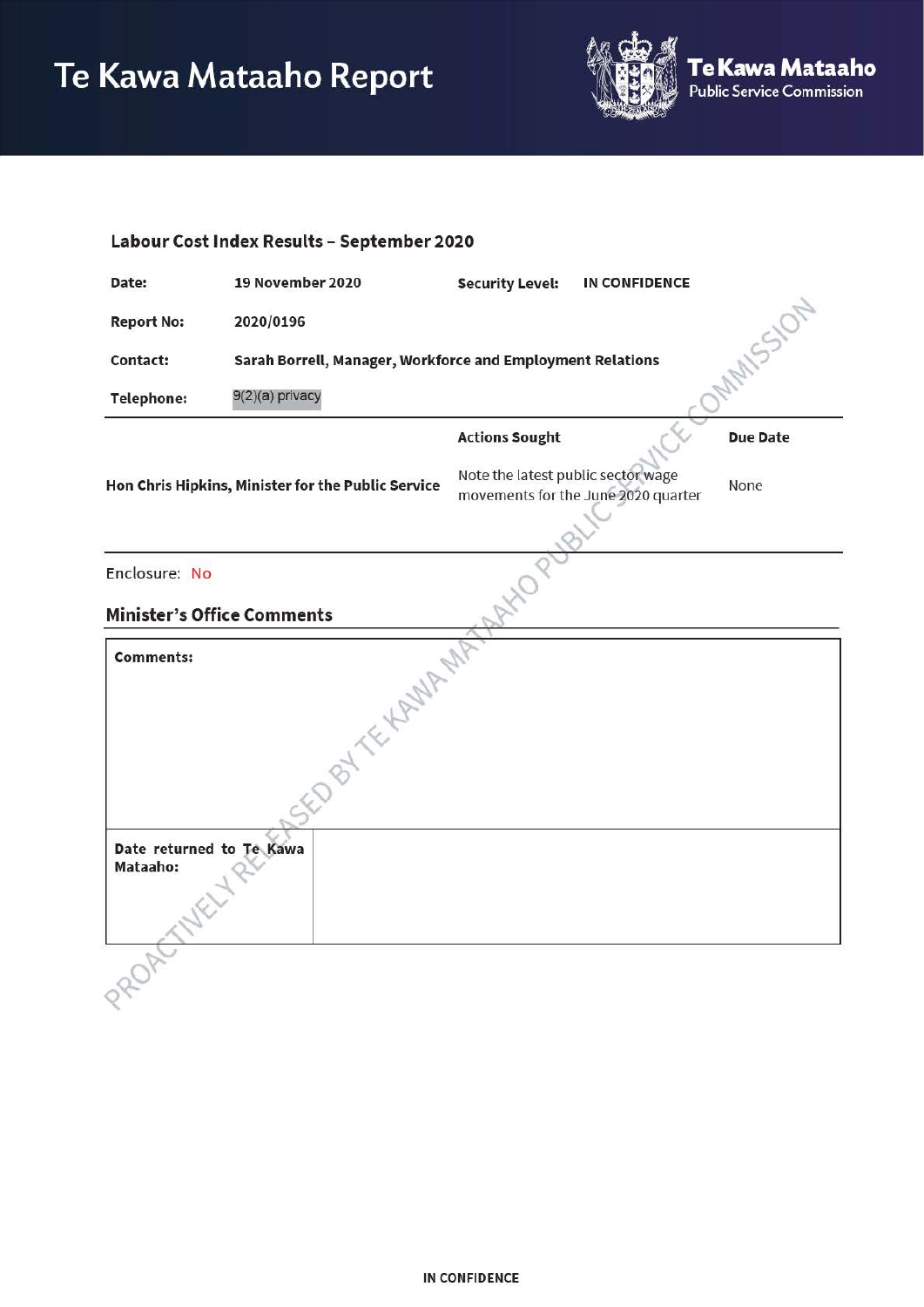# **Executive Summary**

- 1 Each quarter we brief you on the latest wage movements from the Labour Cost Index (LCI) results released by Stats NZ, with a special focus on the public sector. This report summarises LCI data from the September 2020 quarter. The survey period was mid-August 2020.
- 2 Guidance on pay restraint in the public sector was issued in April 2020 and was in effect for this quarter. We do not see the effect of this guidance in the index this quarter due to the size and number of committed salary increases in settled collective agreements. Public service wage growth is typically highest in the September quarter.
- *<sup>r</sup>*3 Across all sectors, wage growth this quarter was 0.6% (up from 0.2% in June 2020) and 1.9% in the year to September 2020 (down from 2.1 % in the year to June 2020). This is the third consecutive quarter that annual wage growth across all sectors has fallen, from a high of 2.6% in December 2019.
- 4 Annual wage growth for the year to September 2020 was 2.6% in the public sector (down from 3.0% in the year to June 2020), and 1.6% in the private sector (down from 1.7% in the year to June **2020).**
- 5 The Public Service wage growth was  $1.1\%$  this quarter (up from 0.1% in the June 2020 quarter), and 3.0% for the year to September 2020 (unchanged from the year to June 2020).
- 6 This quarter, salary increases in settled agreements have affected approximately 100,000 full-time equivalent **{FTE)** including approximately 74,000 in the Education sector, 11,000 Police Constabulary, and over 11,500 **FTE** in the Public Service.
- 7 There were 68% of workers in the public sector who received wage increases in the year to September 2020 compared with 45% in the private sector. A low proportion of private sector salaries increasing was also seen in late 2008 and early 2009, after the Global Financial Crisis {GFC).

# **Recommended Action** ~

We recommend that you

- a **note** the latest wage movements in the public sector
- b **agree** that Te Kawa Mataaho Public Service Commission (the Commission) release this briefing in full once it has been considered by you. This is to meet the Commissions commitment to proactive release of official information

~ **disaaree.** 

Hon Chris Hipkins **Minister for the Public Service**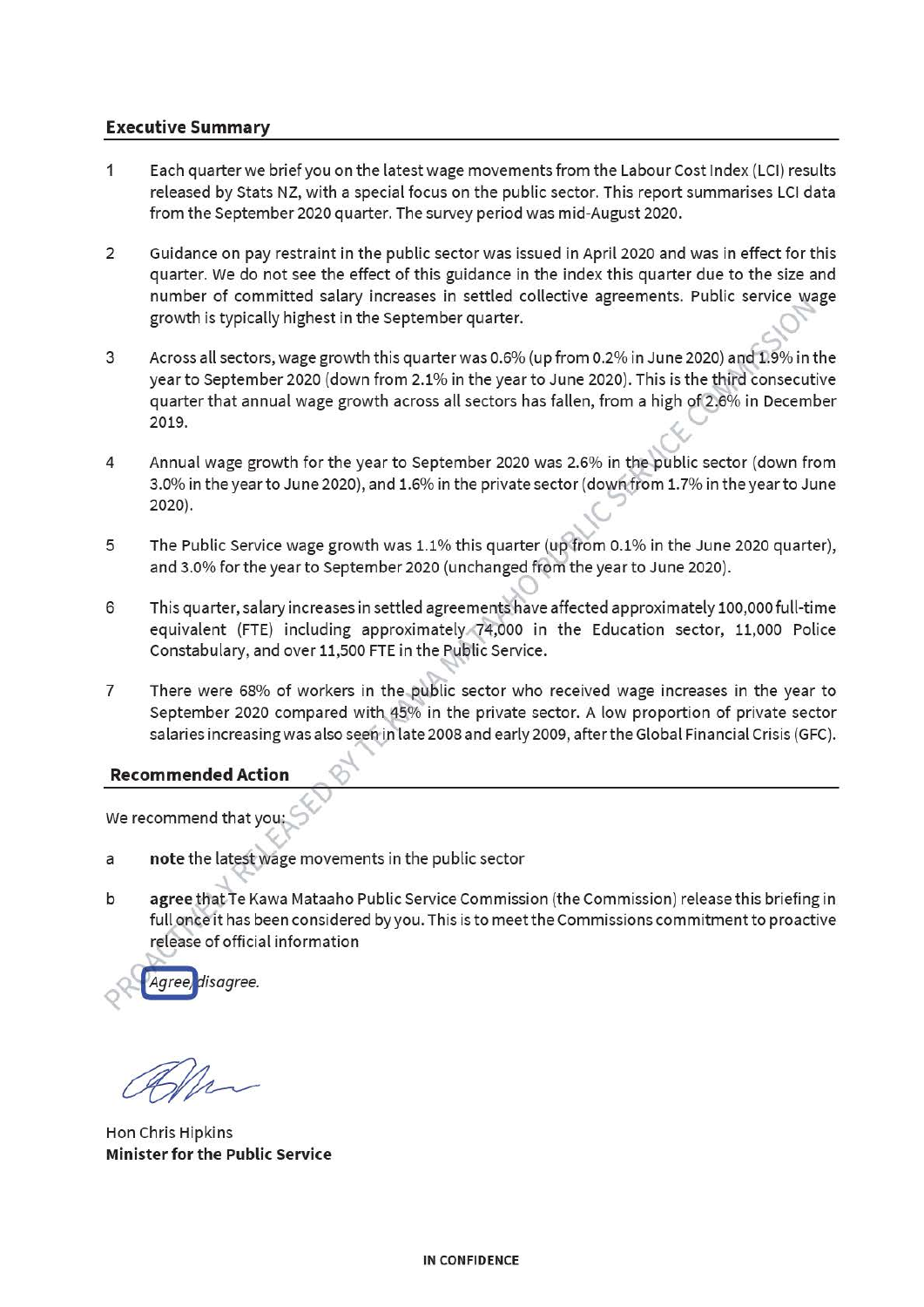# **Te Kawa Mataaho Report: Labour Cost Index (LCI) Results** - **September 2020 Quarter**

### **Purpose of Report**

8 Each quarter we brief you on the latest LCI results, with a special focus on the public sector. The Commission uses the LCI to monitor and oversee wage movements, including bargaining outcomes, in the Public sector<sup>1</sup>. Data and insights from this report are also used to ensure our advice to agencies, chief executives, unions, and Ministers is high quality, informed, and timely.

### **Public and private sector annual movement in salary and wage rates**

#### **Public and private sectors**

- 9 This LCI report continues to reflect the state of the labour market following the initial COVID lockdown. Labour cost data was gathered in mid-August during which time Auckland moved to alert level 3, and the rest of New Zealand moved to alert level 2. This also followed the then State Services Commissioner's issuance of guidance on pay restraint in the Public Sector.
- 10 Quarterly change wage rates in the public sector increased by 0.9% this quarter, while in the private sector, wage rates increased by 0.4% this quarter. The increase for all sectors combined was also 0.6%. Wage rates grew 0.2% in the public and private sectors, and across all sectors in the June 2020 quarter. Quarterly inflation rate as measured by the Consumer Price Index {CPI) increased 0.7% in the September 2020 quarter.
- 11 Annual change in the year to September 2020, the annual wage rate increase was 2.6% for the public sector and 1.6% for the private sector. The overall rate was 1.9% for all sectors. Inflation, as measured by the CPI, increased by 1.4% for the year to September 2020.
- 12 Annual wage growth in the public sector, private sector, and across all sectors combined are all lower in the year to September 2020 than they were in the year to September 2019.

#### **Figure 1: Public and private sector annual movement in salary and wage rates (percentage change from same quarter of previous year), 2006-2020**



The LCI is released quarterly by Stats NZ. It measures changes in salary and wage rates in the labour market, for the same quality and quantity of labour. The Index changes with changes in the price of labour, holding the volume of labour (quality and quantity) static. Stats NZ notes that pay rate changes due to, for example, a reduction in hours worked due to COVID-19, would be excluded from the Index as this represents a change in the volume, not price, of labour

#### **IN CONFIDENCE**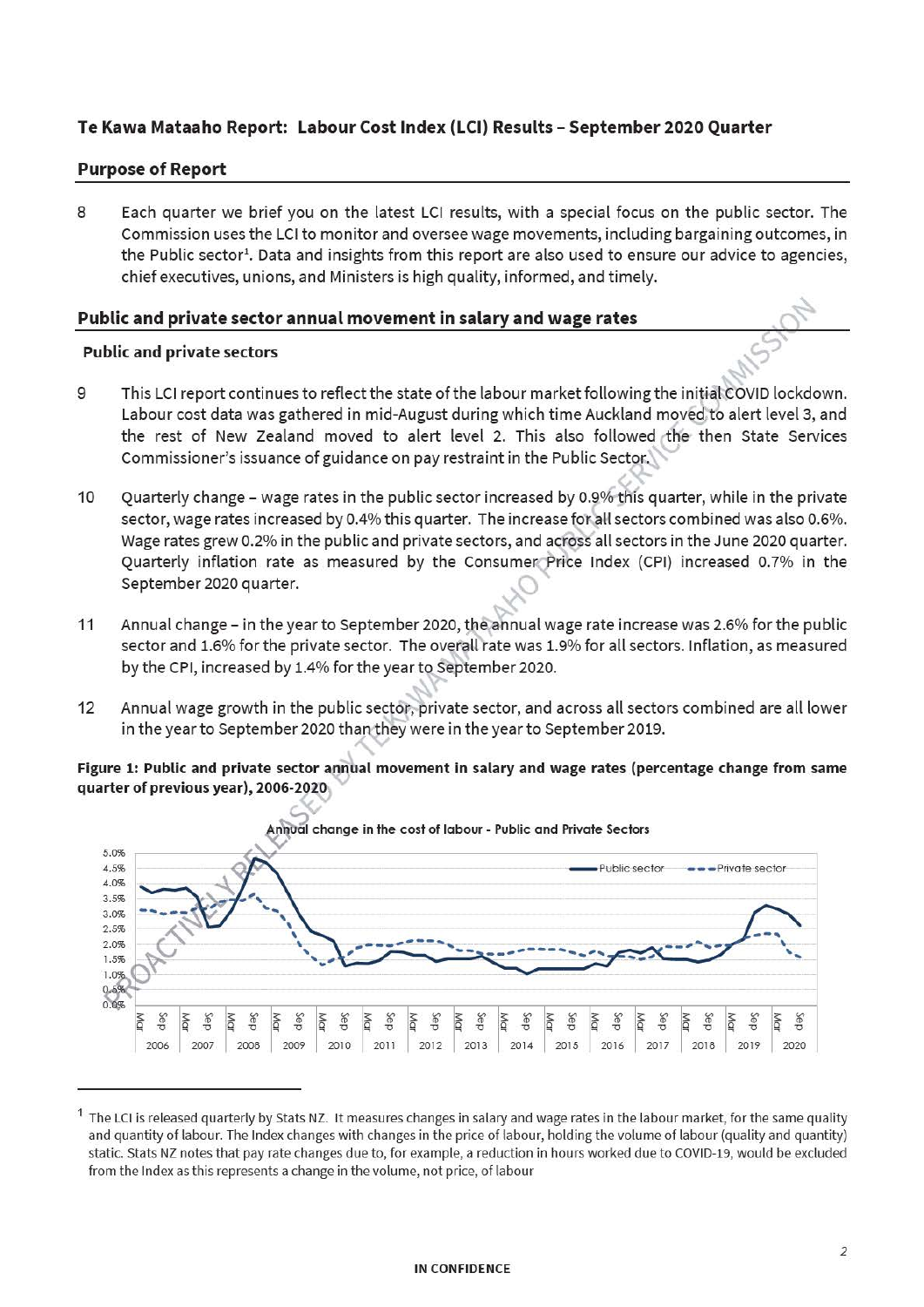- 13 Figure 1 compares annual wage movements (including overtime) for the public and private sectors since the March 2006 quarter, and shows wage movements before, during, and after the Global Financial Crisis (GFC) of 2008. The effect of the GFC on wage growth was first seen in the December 2008 quarter.
- 14 It is of interest that there was a sustained decline in wage growth rates following the GFC in the public sector, and a shorter, steeper, decline followed by a period of more moderate rises in the private sector. The index for the June and September 2020 quarters have trended similarly to the December 2008 and March 2009 quarters. A continuation of this trend would see further reduction in annual wage growth in the December 2020 quarter, particularly in the public sector, and we will continue to monitor for this.

## **Public sector and public sector sub-groups**

- 15 From monitored public sector collective agreements, approximately 100,000 FTE received increases due to the implementation of pay rates in historically settled collective agreements. These increases include 74,000 FTE in the Education sector, 11,000 at NZ Police, and 11,500 FTE in public service agencies.
- 16 Central government wage rates increased 1.0% in the quarter to September 2020, and 2.8% in the year to September 2020. This includes increases in the Health sector, Education sector, public service, and the Other Central Government group (excluding State-owned enterprises).
	- 16.1 Education sector wage increases were 1. 7% this quarter, and 3.4% in the year to September 2020. Increases agreed in collective agreements for secondary and primary school teachers contribute to this.
	- 16.2 Health sector wage increases were 0.4% this quarter, and 3.1% in the year to September 2020. This is the lowest quarterly increase in the Health sector since June 2018, and reflective of the expiry of the Nurses collective agreement on 30 July 2020.
	- 16.3 Public service wage increases were 1.1% this quarter, and 3.0% in the year to September 2020. This is similar to quarterly wage growth in, and annual wage growth to, the September 2019 quarter.
- 17 Other Central Government group wage increases were 0.9% this quarter, and 1.7% in the year to September 2020. This group includes NZ Police, NZ Defence, ACC, and other crown agents. This is the lowest annual wage growth rate in 6 quarters, largely because high quarterly growth in September 2019  $(1.5\%$  in that quarter) is now excluded from annual wage growth calculations. The 5-year trend in annual wage growth is 1.82%.
- 18 Local Government wage increases were 0.2% this quarter and increased 1.5% the year to September 2020. This is the lowest increase in annual wage in Local Government since the March 2016 quarter.

#### **Labour Cost Index** - **wage movements by sector and Consumer Price Index**

19 Cumulative increases of wage movements in the Health sector have accelerated since the September 2018 quarter but have slowed this quarter. The cumulative wage growth gap (since 2010) between the Health sector and the Public Service has fallen from 3.8 percentage points last quarter, to 3.0 percentage points this quarter.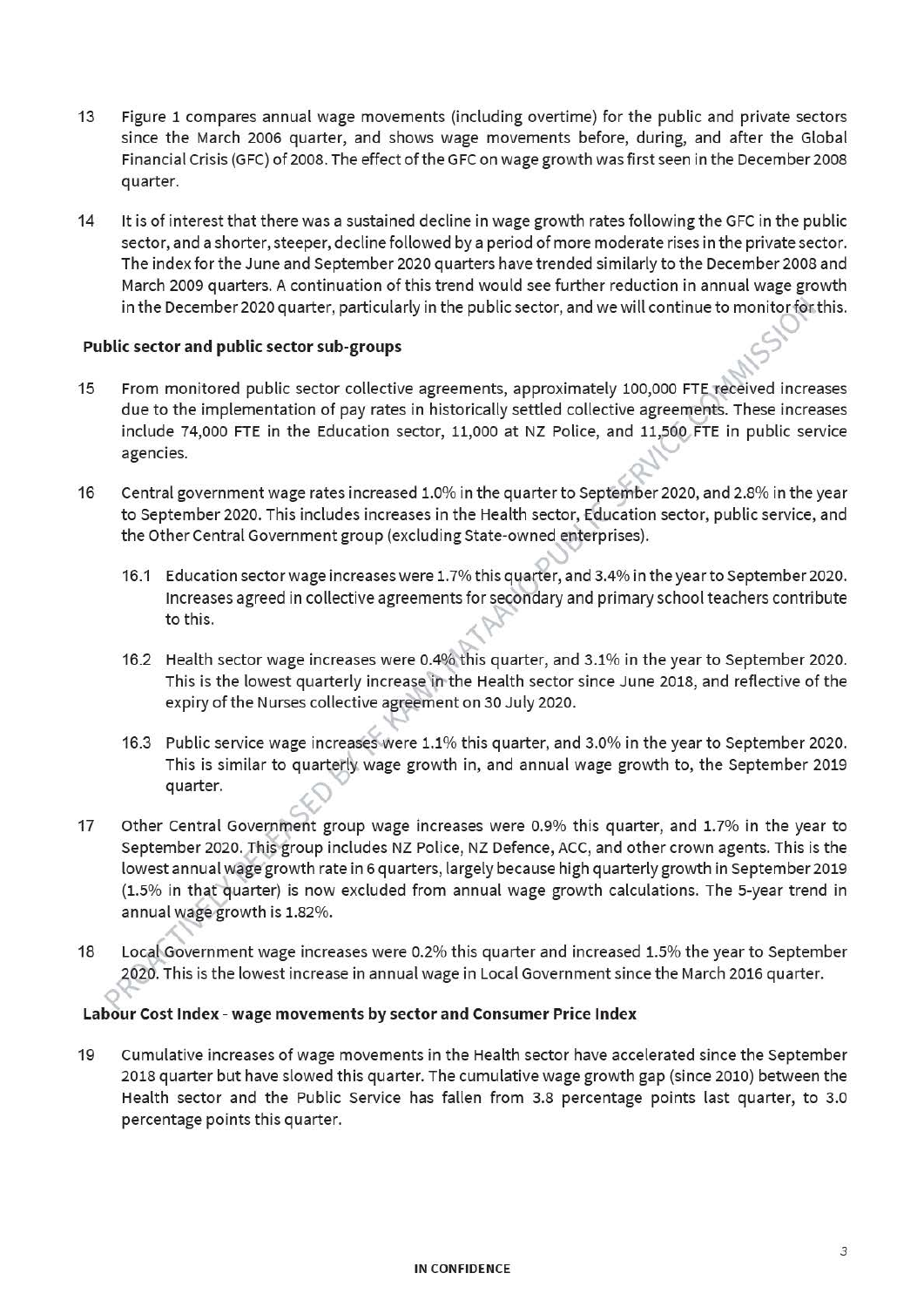- 20 Inflation, as measured by the CPI, increased 0.7% in the September 2020 quarter. This was higher than quarterly wage growth in Local Government, the Health Sector, the Private Sector, and all sectors combined.
- 21 Figure 2 below shows the long-term trend in wage movements of selected sectors since March 2010 on a cumulative basis.



#### **Figure 2: Labour Cost Index** - **Wage Movements by Sector and CPI (cumulative% change since March 2010)**

## **Proportion of workers receiving wage increases**

- 22 In the public sector, 23% of wage rates increased this quarter (12% in the June 2020 quarter). It is not unusual, in the public sector, for more wage rates to move in the September and December quarters than in the March and June quarters.
- 23 In the private sector, 10% of wage rates increased this quarter (14% in the June 2020 quarter). This is the smallest proportion of wage rates increasing on record, shared only with June 2009, March 2010, and March 2015. A lower proportion of private sector staff receiving increases is a trend we also saw immediately following the GFC.
- 24 In the year to September 2020, 68% of wage rates increased in the public sector (45% in the private sector), compared with 70% in the public sector year to September 2019 quarter (57% in the private sector). While it is common for a greater proportion of public sector employees to receive increases in any one quarter, the 23-percentage point gap between public and private sectors is nearly twice the average since March 2009, and the third consecutive quarter with a gap in excess of 20 percentage points. We will continue to monitor this.

## **Looking ahead to the September 2020 quarter**

25 We typically see high wage increases in the December quarter each year, particularly in the Private Sector and Local Government. High wage growth in the December quarter is also common in the public

#### **IN CONFIDENCE**